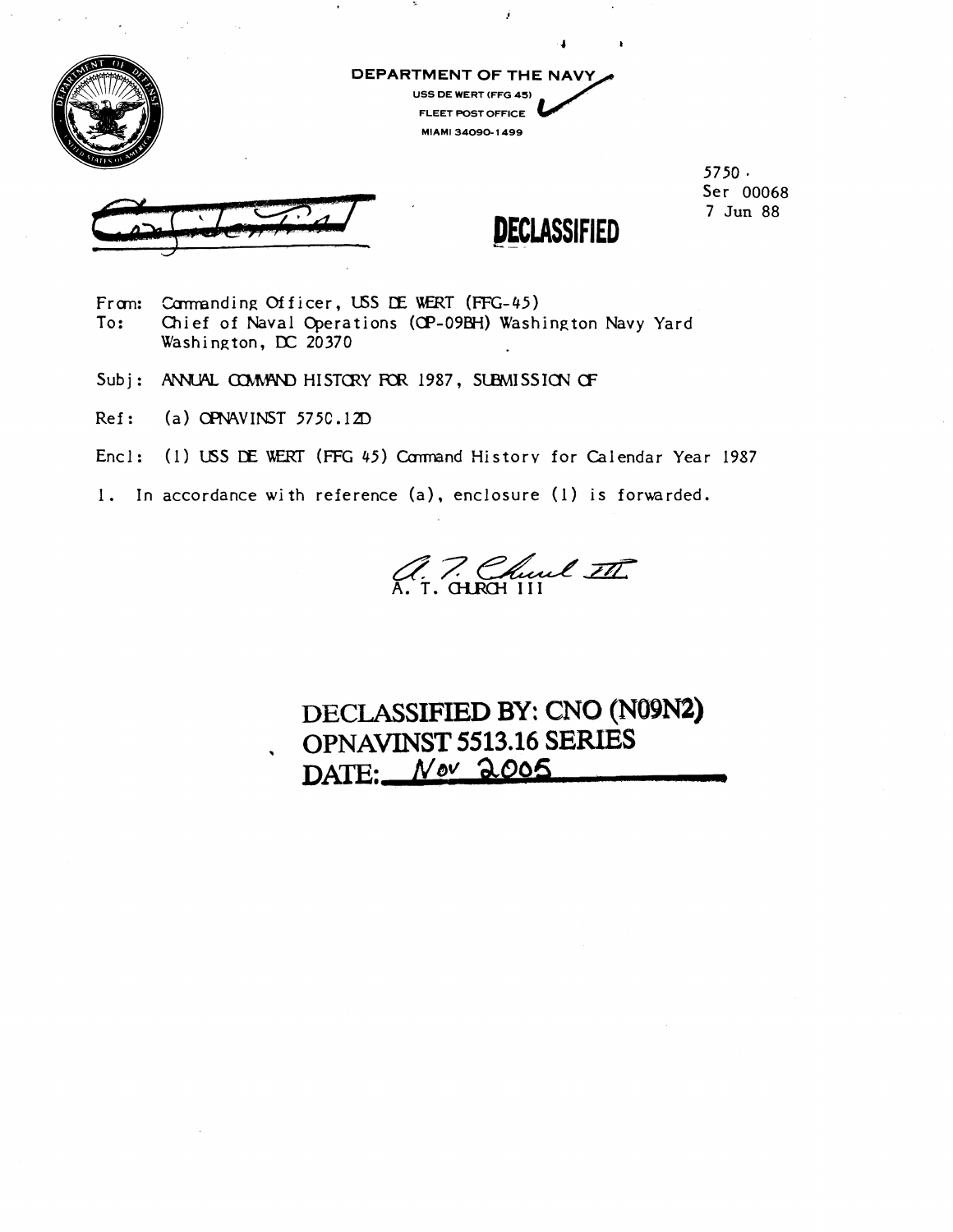

A. Command composition and organization Miss ion: AAW and **ASW** with secondary miss ion areas in **ASW,** E3.W and ax. Commander: CDR W. F. Doran, USN. Home Port: Charleston, S.C. Aircraft: Embarked one SH-60B Lamps MK III Helicopter from HSL-42 DET 4 (various tail numbers) B. Chronology of significant events: 14 - 30 Jan Drydocked naval ship yard Charleston for sonar dome repairs 3 Feb - 5 Apr SRA Charleston/Installation of SNAP II ADT 10 - 1S Apr CSRR Phase I 28 **Apr** - 1 May Enhanced ISE - Operations with USS DCNALD B. WRY, USS BATFISH, USS SUNFISH, AND USS RAY 7 May Weapons on load Weapon Station Charleston 11 - 22 May FLEETEX  $23$  May - 15 Jun Inport for air intake plenum restoration 1 - 5 Jun CSRR Phase II 9 - 10 Jun Command Security Assessment 15 - 18 Jun Underway CHASCA for BECCES 22 Jun - 18 Jul **PCM**  <sup>22</sup>- 23 Jun Camand Inspect ion 29 - 30 Jun **AMS** Inspection 20 Jul - 10 **Dec** deployed WITAS XXVIII 20 Jul - 9 Dec embarked HSL-42 DET 4  $24$  Jul - 5 Aug Phase ZERO (Venezuelan Phase) 6 Aug - 2 Sep Phase CNE (Brazilian Phase) 8 - 15 Sep Phase THREE (Uruguayan Phase) 16 - 19 Sep Phase FOUR (Bilateral OPS with Argentine Navy) 22 Sep - 10 Oct Phase FIVE (Chi lean Phase) 23 Sep Struck a subnerged rock in Gray Channel 7-21 Oct In Drydock Talcahuano, Chile for repairs 22 - 30 Oct Phase SIX (Peruvian Phase) 2 - 12 Nov Phase SEWN (Ecuadoran Phase) 13 - 15 Nov Phase EIGHT (Columbian Phase) 25 Nov - 4 **Dec** Phase **N1bE** (Venezuelan Phase)  $4 - 9$  Dec OPPE 10 - 31 Dec Holiday Leave and Upkeep

Enclosure (1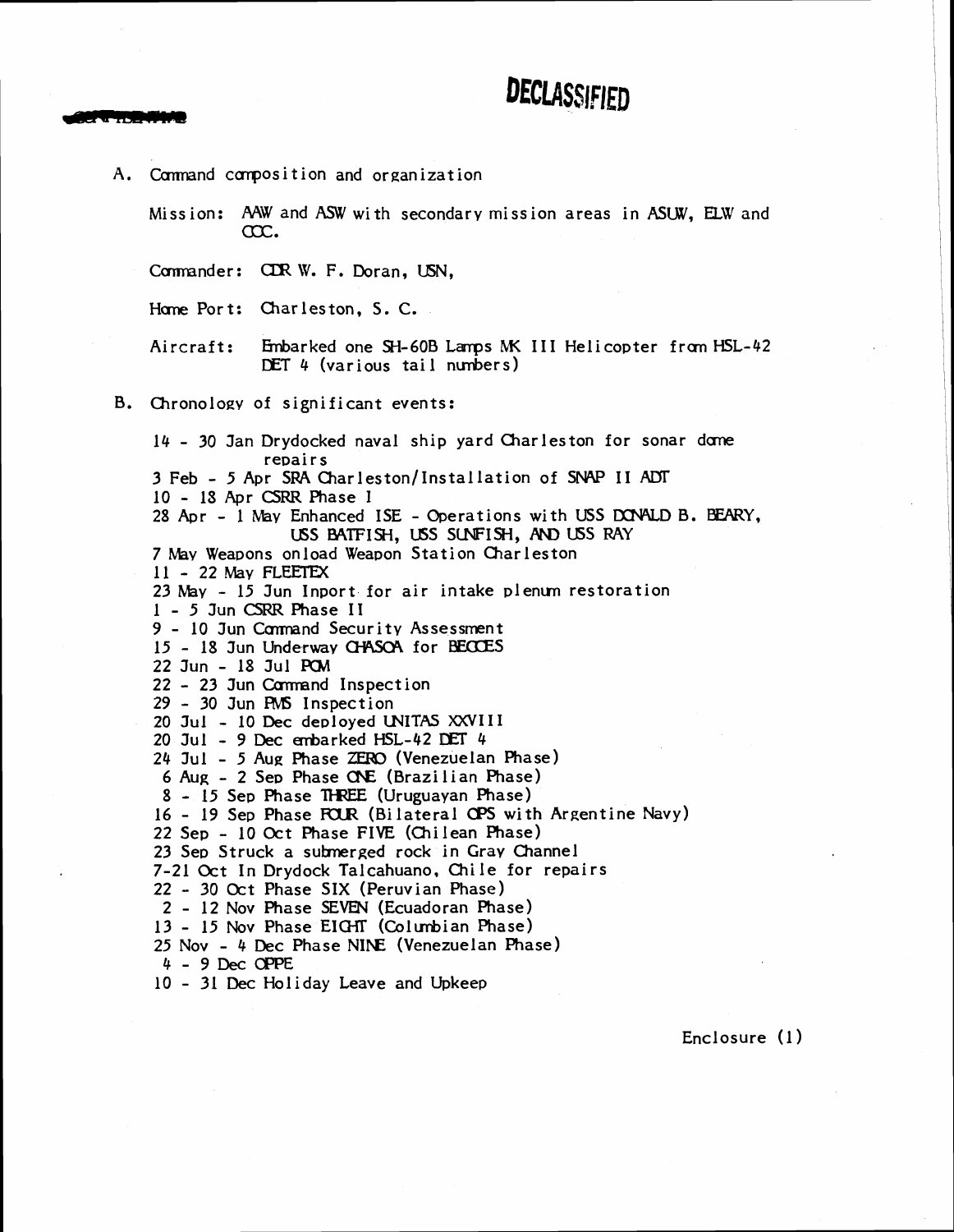البداليون والمتحا

C. Narrative.

(U) USS DE WERT began 1987 inport Charleston, S.C. enjoying a period of holiday leave and upkeep. Planning was already underwav for the series of workups, exercises, and inspections leading to a deployment on UNITAS XXVIII. On 6 January, the ship underwent a CPR Certification, concurrent with a PMT visit  $6-7$  January. On the 8th and 9th, a hull inspection and cleaning was conducted. January 12 brought the end of holiday standdown, along with a docking conference. On the 14th the ship was moved to drydock at Charleston Naval Shipyard for sonar dome rubber window repairs. The ship received a SNAP II visit on the 15th, in preparation for installation of the computerized administration system. Career Information Training began 20 January, and continued until 27 March. **EW2(SW) was nominated to** COMDESRON SIX as DE WERT's representative for the competition for CDS-6 Sailor of the Year. On the 29th, DE WERT's ST's and OS's graduated from 14A2 trainer with a score of 97.8 per cent, the highest grade recorded in the Charleston trainer in over a year. In anticipation of the upcoming SRA, the arrival conference was held on the 27th of January, and on the 30th repairs to the sonar dome were completed. The ship was floated off the blocks and moved back to Charleston Naval Station. (U) February 3 saw the beginning of a five-week SRA. Snaps II ADT system

was installed to handle the ship's supply and 3-M records. On 13 Februarv, LCLR H. R. Powe relieved LLR J. C. Day as Executive Officer. On the 19th, **CE** \kERT1s Post Office received an assist visit, and on the 27th duty section 4's inport fire party received 350 out of a possible 350 points in a final evaluation in Fire Fighting Team Training.

**(U)** SRA continued into March. **Cn** March 2, the ship had an aviation assist visit, and on the same day DE WERT's Sonar Technicians and Operations Specialists enbarked on USS JCHN L. HALL for ASW schoolship at AUTEC, returning on 10 March. On the 11th, DE WERT won a KUDO from USS ROBERT G. BRADLEY on the occasion of her return from deployment for "having made homecoming a very special day". On the 12th the crew was mustered for a Service Dress Blues Inspection by XO Powe. Canbat Systems Alignment and Dock Trials were conducted on March 16. From March 26 to the 29th, DE WERT played host to British Naval Oiler HMS CLWYN. Aviation certification was conducted on 30 March, and on the 31st a PMS assist visit began.<br>(U) The PMS assist visit continued through 2 April.

The PMS assist visit continued through 2 April. Meanwhile, an AUTEC brief was held on the 1st and combat systems light-off occurred on the 2nd. On April 3 the ship held a fast cruise, and on the 9th we traveled upriver to Charleston Naval Weapons Station for an armunition onload. Leaving the next day from the weapons station, the ship went to sea for enhanced ASW and week one wrk-ups with an embarked SH-60B helo franHSL-42 Det 4. The ship conducted a series of ASW exercises at AUTEC with USS City of Corpus Christi (SSN 705). Enroute Charleston on 15-16 April, the ship conducted Basic Engineering Casualty Control Exercises, and on the 16th, the ship "dropped the hook" to test the anchor. Back inport, Cambat Sytems Readiness Review (Phase I) was conducted from 20-24 April, while from 21 to 23 April, DE WERT crewnembers took their physical readiness test. The ship received good news

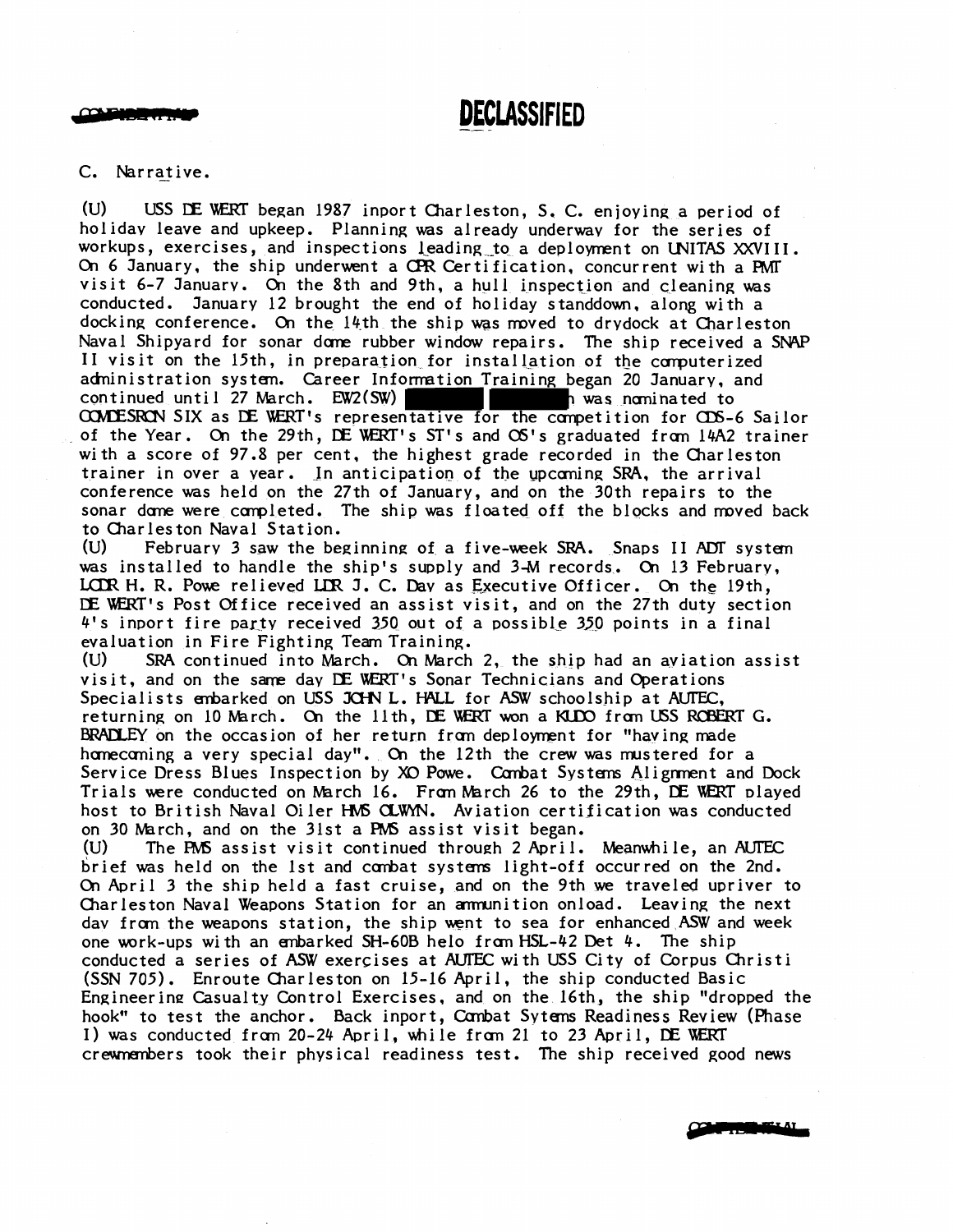#### **DECIASSIFID**

on 22 April in a message of congratulations from CDS-6 for winning the LAMPS MK III Safety Award. The Commodore said that "team effort and total dedication by all hands have beep the key ingredients to your resounding success and have become trademarks for DE WERT". Communication Readiness Assist Team conducted a visit on 23 Aaril, and on 28 April-the ship was underway as OCE for an enchanced ISE period with USS DONALD B. BEARY, USS BATFISH, USS SUNFISH, AND USS RAY. The engineers held a full power trial on the 28th, and on the 29th we conducted a P-1-CIWS exercise, a tracking exercise on USS RAY, and an **ASW** sweep. A simulated missilex was conducted on 30 April to conclude ASW exercises, and on the way back to Charleston **we** again exercised the engineers in casualty control at General Quarters. (U) Returning to Charleston 1 May, planning began for FLEETEX. The FLEEEX meeting was held in Norfolk on 5 May. On 7 May, the ship made a one-day trip to the weapons station for an annunition onload, and the 11th the ship was underway for FLEETEX. The first day's events included a  $P-1-CIWS$  live fire, A Z-13Chkneuverin~ Drill, A Z-20-C signal drill, 2-15 **E'W,** and Z-21-C Signal Drill. On May 12, the ship participated in an encounterex with FLEETEX Units, conducted a war at sea, an EW exercise, ASU-2-A, and BECOES. The next day featured A Z-11-E'W, *UWEP* with USS SEATTLE, Z-21-C, and Z-30-131-C. **01** 14 May there was a NIXIE Quickstream,  $Z-12/13-CC$ ,  $Z-14-C$ ,  $Z-20-C$ ,  $Z-13-CC$ ,  $Z-22-C$ , and more BEOCES. The next day had a live firing missilex, Z-31-EW, Z-14-C,<br>and AAW-7-I. On 16 May A Z-31-G, ASU-8-B SELEX, ASU-6-B SELEX, and Z-28-S RE-ARM SELEXES were completed. 17 May saw an ELW-3-B SELEX, Z-10-AA SELEX, and SAREX SELEX. On 18 May DE WERT was at ST Croix underwater tracking range with USS ARTHUR W. RADFORD (DD 968) and USS CALLERY (FFG 26) conducting a W-2-U, Z-16-U, and A-37-U, against a **M(** 30 target. On 19 and 20 May several more ASUEXES were held on the transit to UXJS, and on 21 May **CE** WRT was *OCE* for several ASWEXES featuring four FFG-7's, two SH-60B helos, and one SH-2F. On return to homeport 22 May, the ship commenced a technical availability for air intake plenum restoration. The decks in the scullery, galley, engineering/support head, and the ladies powder room were also replaced. On the 26th of May an aviation assist visit was conducted, and Combat Systems Readiness review Phase II was completed. Between 26 and 29 May PAATLANT was aboard for an assist visit.

(u) The first through fifth of June featured a Gas Turbine Groan and the completion of several inport damage control SELEXES. During commuter week in Norfolk form 8-10 June, The Commanding Officer, Ship Control Officer, Combat Systems Officer, CIC Officer, and Intel ligence Officer met with their counterparts on the TF 138 Staff and on other LNITAS deployers in a series of briefings and discussions. Fran 16-19 June **UZ** ERI was underway in the Charleston **CPAREA** for **BECCES**, including a full power run and several general quarters evolutions for main space fire drills. On the way back to port on the 19th, a frocking cermny was held on the fantail. 22 June started Preoverseas Movement (PCM). Command Inspection was held from the 23rd to the 25th, and on 24 June ships ccmpany was paraded for a personnel inspection by Cormodore Giuffreda, who formally presented the crew its LAMPS MK III Safety Award. The ship onloaded bullets at the WVSTA Piers on 26 June, and on 29-30

CONTIDENTIA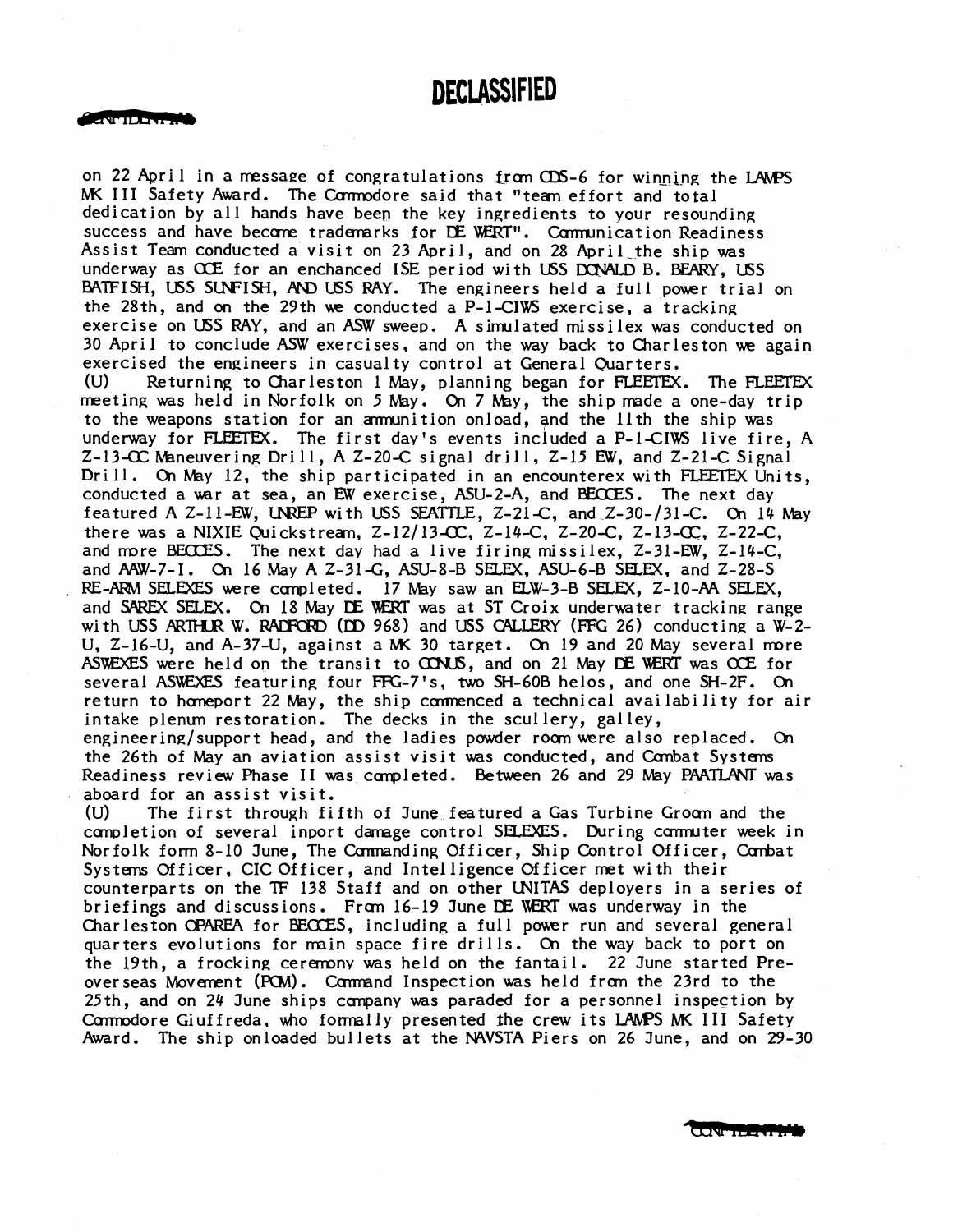**CAEIDELELA** 

June the ship passed its Inspection with a 93.2 per cent overall grade, with the high mark going to support department with a 95.8 per cent. On 29 June the ship underwent its quarterly hull cleaning.<br>(U) DE WERT began the month of July moored at Nav (U) **CE** WRT began the month of July rmored at Naval Station, Charleston. PCM continued, and included CIWS and SLQ-32 grooms and a rudder post seal changeout. On 20 July, the ship was underwav for its LNITAS XXVIlI deployment. The deployment consisted of nine phases, each with the navy of a South Pmerican country. The US Task Group, consisting of USS **ARlHR** W. RADFORD (DD-968) (USCONSCLANT embarked), USS JCHN KING (DDG-3) (COMDESRON 20 EMBARKED), USS DE WERT (FFG-45), USS BARNSTABLE COUNTY (LST-1197), USS SOULPIN (SSN 590), and USS DACE (SSN-607), sailed from country to country clockwise around South America. Planning meetings consisted of OPS/COMM conferences and pre-sail meetings held before getting underwav for each phase. Exercises for each phase generally started with inport communications and signalling drills (2-30131 **-C)** , 2- 13-C, 2-20-C, and 2-21 **-C)** and maneuvering board exercises (Z-12/13-C normaneuvering). Underway events usually started with a formation out of port, and included **ASW** exercises (W-2-U, W-14-U, opposed sorties, and opposed transits) VS US or South American Submarines. AAW exercises were conducted from a series of generic scenarios included in the deployment CPCRDER, against South American Fighter/Bamber Aircraft or, in the case of type live firing exercises, against BQM-74 drones launched from DE WERT. We had seven of the reusable drones onboard, maintained and operated by a fourman civilian detachment which rode us throughout the deployment. ASUW exercises  $(Z-30-G)$  were conducted against a target sled towed by USS JCHN KING. NGFS was conducted during phase ZERO at Vieques Island, and during Phase 8B at a gunfire range near Colunbia. Electronic warfare exercises took the form of  $Z$ -11-EW,  $Z$ -31-EW, and ESM rapid evaluation drills conducted from USS BARNSTABLE COUNTY, using her embarked ULO-13 Van. (U) After these initial orientation and practice drills, gun shoots and dronexes, freeplay events were held which lasted fran 12 hours to 2 days. These usually were set in the context of a political/military scenario relevant to the host country, and canbined surface, subsurface, and air threats. US and host country units were divided among blue and orange forces, and the CTF 138 staff served as umpires for the games. On returning to port after each underway period, a series of hot washup meetings and exercise critiques were held to discuss the events of the phase. (U) Enroute to the 21 July rendezvous with USS JOHN KING and USS ARTHUR W. RADFORD, the ship conducted a helo fly-on for HSL  $42$  DET  $4'$ s SH-60B, as well as gunnerv exercises, general quarters, and abandon ship drills. Following an encounterex, the three ships of TU 24.5.3 under the command of Commodore M. Loy (COMDESRON 20) conducted various communications and signalling drills and unnery exercises during the transit south towards Puerto Rico. (C) While the other task unit ships went into port at Naval Station Roosevelt Roads, Puerto Rico on 24 July, **IE** WRT was detached to rendezvous with Brazilian ship **LIBERAt** for operations at ST. Croix underwater tracking range. Fol lowing a night s teanipg exercise with LIBFRAL, the two ships arrived in port Roosevelt Roads on July 25, and joined the other **TF** 138 ships, including Venezuelan units, USS BARNSTABLE COUNTY, and USS SOULPIN. There we began inport briefings for Phase ZERO of UNITAS XXVIII, and onloaded DE WERT's drone detachment.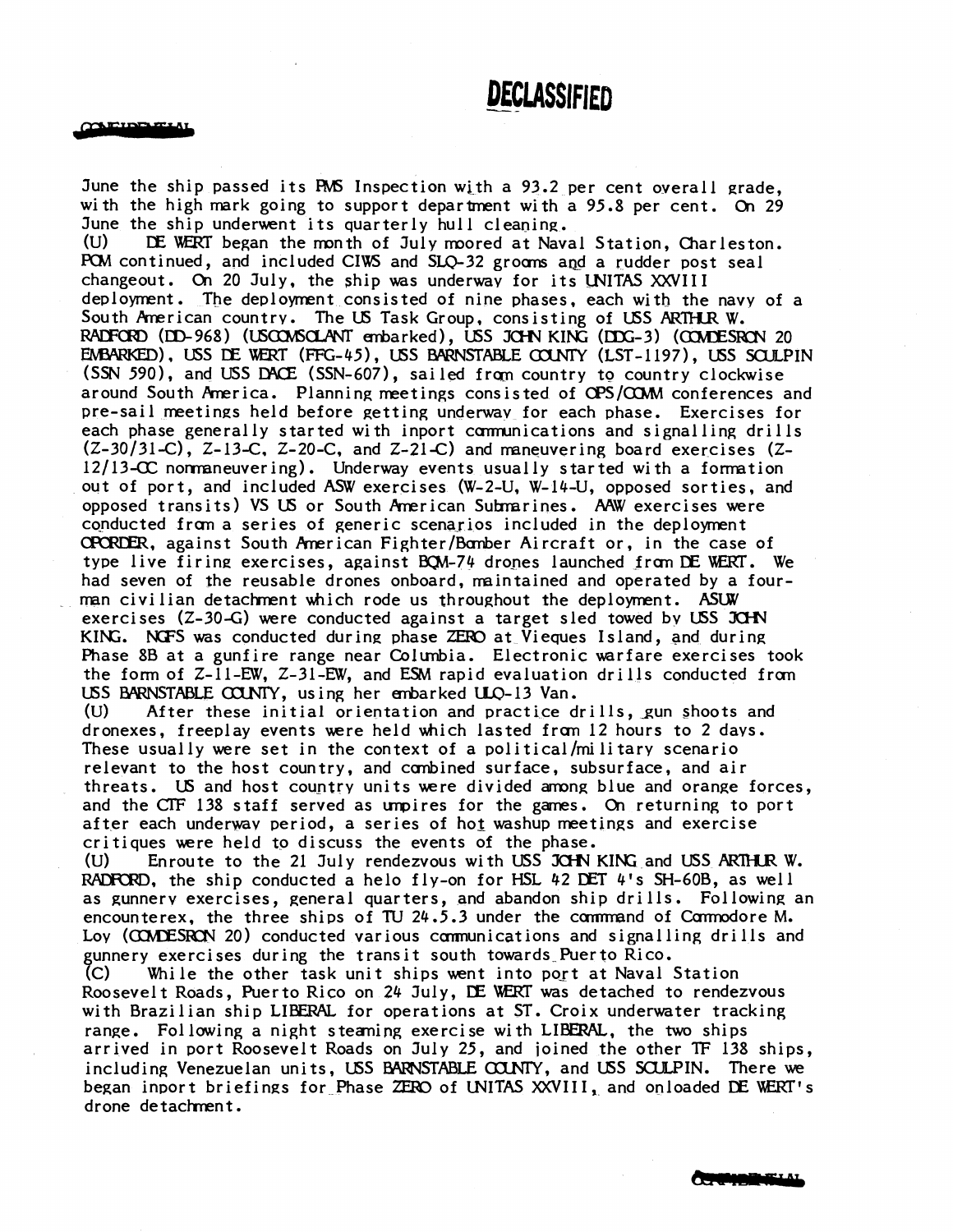**AEINBERG** 

(U) Underway on 29 July for Phase ZERO, we conducted an ASW exercise and nunerous cmnications drills, and shot naval gunfire support at Vieques Island. After a 31 July lightline transfer with ARV Salom and a freeplay. **E** WIT won a small boat inspection canpetition. According to Carmodore Loy, "DE WERT had the most knowledgeable boat officer (Chief Engineer LT

), best chart and logs, sharpest overall appearance and material condition, and most imaginative demonstration at FINEX."

(U) After a short port visit to Roosevelt Roads for a Phase ZERO Hot Washup, TF 138 was underway conducting ASW exercises and communications drills during a transit to Bridgetown, Barbados. The crew enjoyed a port visit there f ran 4 through 6 August. Phase **CW** (Brazi lian Phase) began with a series of planning meetings on 6 August, and on the 7th the task force was underway enroute Recife, Brazil. During a crossing-the-line ceremony on the morning of 11 August, 160 DE WERT Pollywogs became trusty shellbacks. In Recife from August 13-16, we offloaded "Proiect Handclasp" hospital supplies, participated in a Damage Control Olympics, and hosted a ships visit for the Brazilian public.

(U) On 17 August, the combined US/Brazi lian task force was once again underway for a series of exercises which included an opposed UNREP, dronex, Ewexes; and an ASW event where DE WERT laucnhed a mini-mobile target and directed a nuher of Brazilian ships in to conduct simulated and exercise attacks. Following a three-day port visit to Salvador, Brazil, TF-138 was underway on 25 August for an exercise period which included two freeplay events, an opposed transit, and an UNREP. On 31 August, TF 138 ships anchored at Rio **De** Janeiro for a six day port visit.

On September 5, **TF** 138 was underway again, in transit to Montevideo, Uruguay for the first of two port visits there. While in Montevideo, DE WERT was flagship for CTF 138, RADM W. C. Francis. A wreathlaying ceremony was held there shortly after arrival on September 8, and operations conferences were held for Phase THREE (Uruguayan Phase). Underway events from 10-12 September included two freeplays, a dronex, two ASW exercises, and numerous communications drills.<br>(C) Following a se

(C) Following a second visit to Montevideo, **TF** 138 was underway heading for Punta Arenas, Chile. Along the way, **ue** conducted a surface freeplay, an ASW exercise, and communications drills as part of bilateral operations with the Argentine Navy. On arrival at Punta Arenas, the ship went alongside the Chilean Olier ARAUCANO to refuel, then went to a nearby anchorage for a brief port visit. On 23 September, we were underway in the Straits of Magellan for UNITAS Phase FIVE (Chilean Phase). We conducted a chaff demonstration at night on the 22nd, and on 23 Septenber the ship struck a subnerged rock in Gray Channel, damaging the propeller. We made a slow speed transit to Talcahuano, Chile for repairs, arriving on 30 September. We were underway that night for vibration testing, and returned to anchor 1 October. (U) The ship entered drydock on October 7th, and was paid an informal visit on the 16th by CINCLANTFLT ADM Frank H. Kelso III. Repairs were completed, and on 21 October the ship was underway fran drydock. After a brief refueling stop, DE WERT was underway for a three day independent transit to join the ships of **TF** 138 conducting exercises near Callao, Peru. Before entering port, the ship conducted an over the horizon targeting exercise vs **TF** 138 ships, and